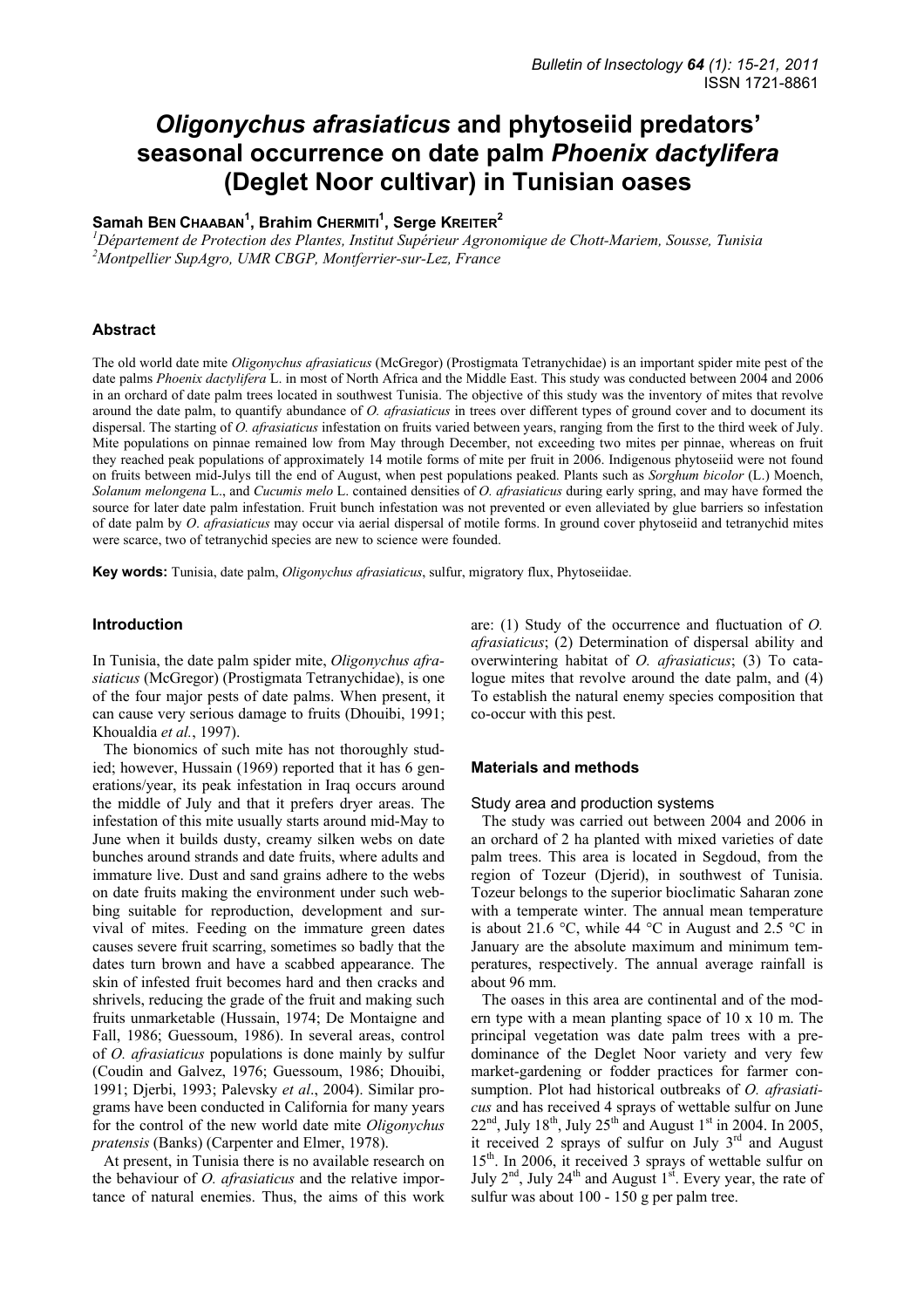### Sampling mites on fruits and pinnae

Date fruits and pinnae of the Deglet Noor variety were used to assess seasonal abundance of *O. afrasiaticus.* Samples were collected weekly from 23 May to 10 October in 2004; from 30 April to 25 October in 2005 and from 15 April to 4 November in 2006. Mite populations were monitored twice a month during the rest of the years of this study.

Ten trees were tagged for subsequent sampling. These trees were chosen at random to assure coverage of the orchard, 2 trees located in the North, South, West, East and in the middle of oases.

Samples of 10 fruits and 10 pinnae were taken per palm tree. From the beginning of the fructification until harvest, fruits were taken from bunches in four locations (NSWE). The ten pinnae were sampled as follows: five in the central crown (which are less than 1 year old) and five in the base (which are the oldest fronds). Fruits and pinnae were individually placed in plastic bags, kept in an insulated cooler with ice, and brought to the laboratory and stored at 4 °C. Mites were collected and counted under a stereomicroscope. We determined the mean number of eggs and motile forms of *O. afrasiaticus* and predator for 100 fruits and pinnae, per sampling date.

At each sampling date, the percentage of fruits with mite damage was calculated as number of infested fruits (at least by 1 tetranychid) divided by the total number of fruits sampled  $(n = 100)$ . Weekly all trees were observed for general appearance and presence of webbing. The frequency of total date palm infestation was calculated as number of total infested trees divided by the total number of date palm trees, of the Deglet Noor vari- $\text{etv}$  (n = 102).

## Sampling mites in ground cover vegetation

To determine plant species served as hosts for phytophagous mites and refuge for natural enemies, volume of approximately 1 l of leaves or 100 leaves of a given plant species collected randomly under sampling trees were carefully clipped. Samples were individually placed in plastic bags, kept in an insulated cooler with ice, and brought to the laboratory and stored at 4 °C. Mites were directly collected on leaves with a fine paint brush using a stereoscopic microscope or by using the leaves dipping-shaking-washing method (Boller 1984), mites being collected on a filter at the end of the process. Mites were then transferred with a fine paint brush into small plastic vials containing 70° alcohol for later identification. A total of 20 plant species were monitored in all years. Sampling dates in 2004-2006 were synchronized with those for date palm fruits and pinnae.

## Assessments of mites leaving or migrating to the bunch

Date bunches extend from the tree on stalks, allowing each bunch to stand alone. The ambulatory mite that wants to reach a bunch would have to walk up this stalk. To determine the migration of *O. afrasiaticus* to the bunches 5 cm wide bands of masking tape coated with Tangle trap® were applied to the base of the fruit stalks.

Five trees (not trees used to monitor seasonal abun-

dance) were randomly selected. Two bunches were treated with glue barriers on each sampling tree. In 2004, sticky bands were placed on May  $2<sup>nd</sup>$  and were replaced at approximately 2-week intervals until October  $25<sup>th</sup>$ . In 2005, bands were fastened on April  $27<sup>th</sup>$  and were replaced at 2 week intervals until October 15<sup>th</sup>. In 2006 bands were setup on April 15<sup>th</sup> and were replaced at 2-week intervals until October 21<sup>st</sup>. Bands being transferred to and from orchards were temporarily covered with plastic food wrap to prevent them from sticking to other objects. On removal dates, bands were brought to the laboratory where mites were counted under a stereomicroscope. Separate records were kept for mites caught near the bottom margin of bands (crawling up the tree) and those caught along the top margin (crawling downwards). Because mites were never seen further than a few millimetres from either edge of the bands, there was no overlap between upward and downward crawling individuals.

On each sampling date, up to 30 mites per band were removed and placed in Hoyer's medium on microscopic slides for later identification under a compound microscope. To do this, it was first necessary to cut out a small piece of plastic food wrap covering the portion of the sticky band housing each mite. Then a drop or two of commercial organic solvent, Varsol® was placed on the band to wash away Tangle trap® embedding the mite. Next the mite was transferred by a single-hair paintbrush to a glass slide and washed again in Varsol® to remove any remaining Tangle trap so that the mounting medium could penetrate and clear the mite for identification.

## Identification of spider mites

Samples of extracted spider mites, from all habitats (ground cover, sticky bands, fruits and pinnae) were mounted in Hoyer's medium on microscopic slides and identified using a phase and interferential contrast microscope. The strains were identified and morphologically characterized at Montpellier SupAgro (France).

#### Data analysis

The parameter cumulative mite days (CMDs) were used to assess the effect of mite density over time on fruit damage. Mite days were defined according to Beers and Hull (1990) as one mite present per fruit strand for 1 day and calculated as the mean of both successive motile forms counts multiplied by the number of intervening days. The fortnight values were summed over the season to give the CMDs.

Experiments were analyzed by a paired t-test or ANOVA followed by pair wise comparisons according to LSD, by using SPSS 10.0 (SPSS, 1999).

# **Results**

#### Mite in ground cover vegetation

Table 1 lists the flower species sampled. The table demonstrates, firstly, that on the sampled flowers *O. afrasiaticus* was the most frequent among its congener. From 2004 to 2006, *O. afrasiaticus* was obtained mostly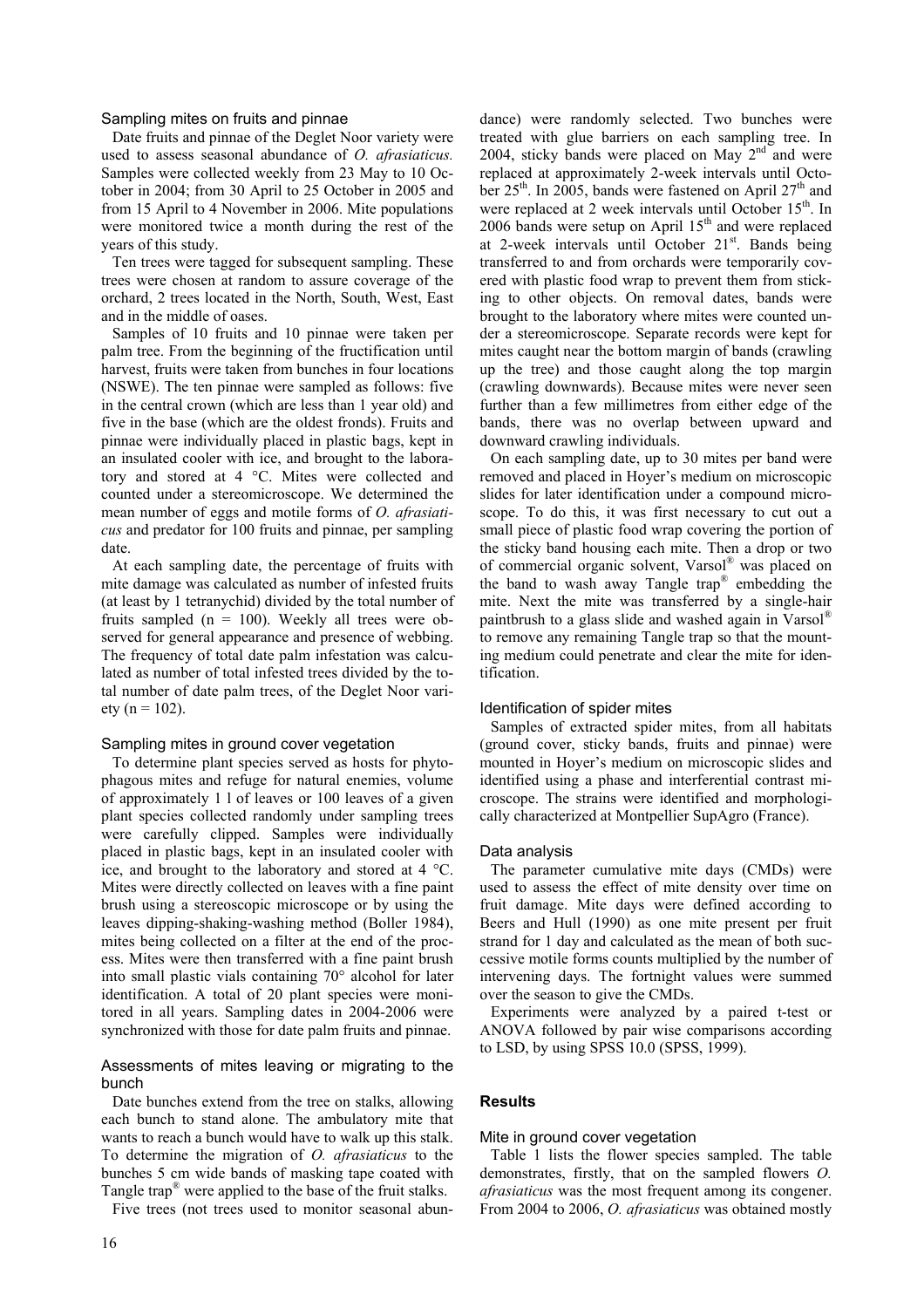| Species                                            | Host plant                                                                                                        | Dates sampled (No. Specimens)                                                      |
|----------------------------------------------------|-------------------------------------------------------------------------------------------------------------------|------------------------------------------------------------------------------------|
| Euseius scutalis<br>(Athias-Henriot)               | Abelmoschus esculentus L.                                                                                         | November $2006(4)$                                                                 |
| Neoseiulus cucumeris<br>(Oudemans)                 | Sorghum bicolor L.<br>Setaria (Beauv) sp.                                                                         | June (18) and October 2006 (11)<br>June $2006(3)$                                  |
| Typhlodromus athenas<br>(Swirski et Ragusa)        | Deglet Noor (trunk)<br>Deglet Noor (pinnae)<br>Solanum melongena L. leaves                                        | November 2005 (2)<br>from June to November: 2005 (43), 2006 (17)<br>April2006 (13) |
| Oligonychus afrasiaticus<br>(McGregor)             | Solanum melongena L.<br><i>Cucumis melo L.</i> leaves<br>Sorghum bicolor L. leaves<br>Solanum melongena L. leaves | April 2006 (8)<br>August 2006<br>2004 (518), 2005 (44), 2006 (39)<br>2006 (1825)   |
| Petrobia pseudotetranychina<br>Auger et Flechtmann | Atriplex sp.                                                                                                      | July 2006 (4)                                                                      |
| Tetranychus urticae<br>Koch                        | Cucumis melo L. leaves<br>Citrullus lanatus (Thunb.) leaves                                                       | August 2005 (13)<br>June 2005 (8), September 2005 (16)                             |
| Petrobia carthagensis<br>Auger et Flechtmann       | Cynodon dactylon L.                                                                                               | July 2006 (5)                                                                      |

**Table 1.** Mites sampled collection data (2004-2006), with reference to host plants, number of specimens and sample dates.

from herbaceous vegetables *Cucumis melo* L., *Solanum melongena* L. and *Sorghum bicolor* (L.) Moench. Two new species *Petrobia carthagensis* (Auger et Flechtmann) and *Petrobia pseudotetranychina* (Auger et Flechtmann) were founded (Auger *et al*., 2009). Lastly, four of the predatory mites namely *Neoseiulus cucumeris* (Oudemans), *Typhlodromus* (*Anthoseius*) *athenas* (Swirski and Ragusa) and *Euseius scutalis* (Athias-Henriot) were recorded with low densities.

# Seasonal abundance of *O. afrasiaticus*

In 2004, over-wintering females of *O. afrasiaticus* began colonizing fruits in the second week of July (figure 1c). Spider mite density increased rapidly during the Kimri stage, characterized by green fruit colour. *O. afrasiaticus* population's levels dropped following sulfur applications on July  $18^{th}$ , July  $25^{th}$  and August  $1^{st}$ . Only one week after this decrease, there were a get back of populations (> 8 motile forms per fruit). From late August, with the colour change of fruit to yellow, counts of *O. afrasiaticus* in fruits decreased gradually and remained relatively low for the rest of the season. No mites were detected crawling up bunches. Counts of downward mites caught per bunch sticky band exceeded 44 motile forms at the end of August (figure 1b). Low densities of *O. afrasiaticus* were detected on pinnae from mid-September till late November (< 2 per leaf) (figure 1c). Samples taken from ground-cover plants showed detectable numbers of mites on sorghum from mid August to late October (figure 1a).

In 2005, data showed that the active period of *O. afrasiaticus* on fruits occurred throughout the period from the third week of July until mid August (figure 2c). The mean number of mites reached its maximum on the 3rd of August with 6 motile forms per fruit. Sulfur treatments were applied on July  $3<sup>rd</sup>$  and August 15<sup>th</sup>, seems not affecting *O. afrasiaticus* populations. As in 2004, no mites were detected crawling up bunches. However



**Figure 1.** Mean (± 95% CL) counts of *O. afrasiaticus* in 2004 per sorghum leaf (a), upward and downward crawling *O. afrasiaticus* on bunch (b) and *O. afrasiaticus* densities per fruit and per pinnae (c). Arrows indicate dates of sulfur application.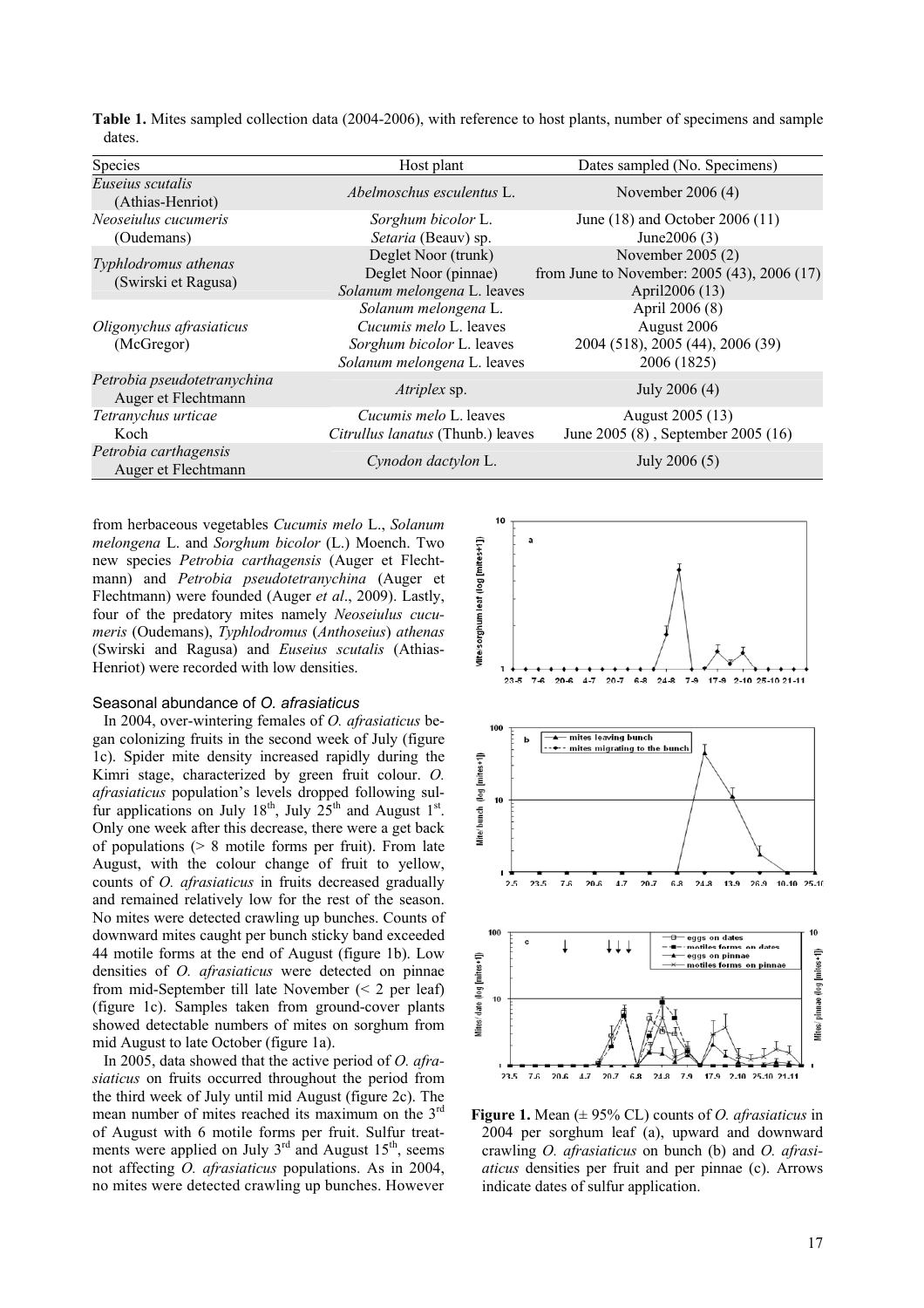

**Figure 2.** Mean (± 95% CL) counts of *O. afrasiaticus* in 2005 per sorghum leaf (a), upward and downward crawling *O. afrasiaticus* on bunch (b), *O. afrasiaticus*  densities per fruit and per pinnae (c) and *T. athenas* densities per 100 pinnae (d). Arrows indicate dates of sulfur application.

densities of *O. afrasiaticus* leaving bunch peaked at 18.2 / bunch (figure 2b). Mite populations (figure 2c) on pinnae were present from April to December. Low densities of *O. afrasiaticus* ( $\leq$  1) were present on sorghum leaves in August and September (figure 2a).

In 2006, mite populations were detected in the groundcover, in spring (April-May) before being seen on the fruits. From April to mid June, mites were found on eggplant and melon leaves (figure 3a). From July till August, the absence of mites in the ground-cover coincided with its appearance on the fruit. On fruits, (figure 3c) infestations occurred in the beginning of July. Densities of maximum motile instar registered in 2006 were 2.5 times higher than in 2005, despite both sulfur treatments applied



**Figure 3.** Mean (± 95% CL) counts of *O. afrasiaticus* in 2006 per sorghum leaf (a), upward and downward crawling *O. afrasiaticus* on bunch (b) and *O. afrasiaticus* densities per fruit and per pinnae (c). Arrows indicate dates of sulfur application.

on July  $24<sup>th</sup>$  and August 1<sup>st</sup>. Counts of *O. afrasiaticus* on pinnae were low during May and June, but by early September they increased (figure 3c). During the years of observation no specialized spider mite predators for *O. afrasiaticus* were found on Deglet Noor fruits. The most common and abundant predator was *T. athenas*, collected on Deglet Noor pinnae was consistently seen in low numbers (less than one per pinnae) (figure 2 d).

Mean monthly temperatures (maximum and minimum) of the month of July and August 2005 (35.3  $^{\circ}$ C) were approximately (2 °C) above the long-term mean in 2004 (33.3), similar to the mean in 2006 (33.7), and considerably higher (approximately 3 °C) than the longterm mean. During the rest of the season, climatic conditions were approximately similar in all three years. Densities of *O. afrasiaticus* increased from 2004 to 2006, although mean seasonal CMDs  $(F = 0.42; df = 2)$ , 33;  $P > 0.05$ ) (table 2) and the percent of damaged fruit were not significantly different. Damage caused by feeding of *O. afrasiaticus* was noted on 35.29, 25.49 and 21. 56% trees respectively on 2004, 2005 and 2006.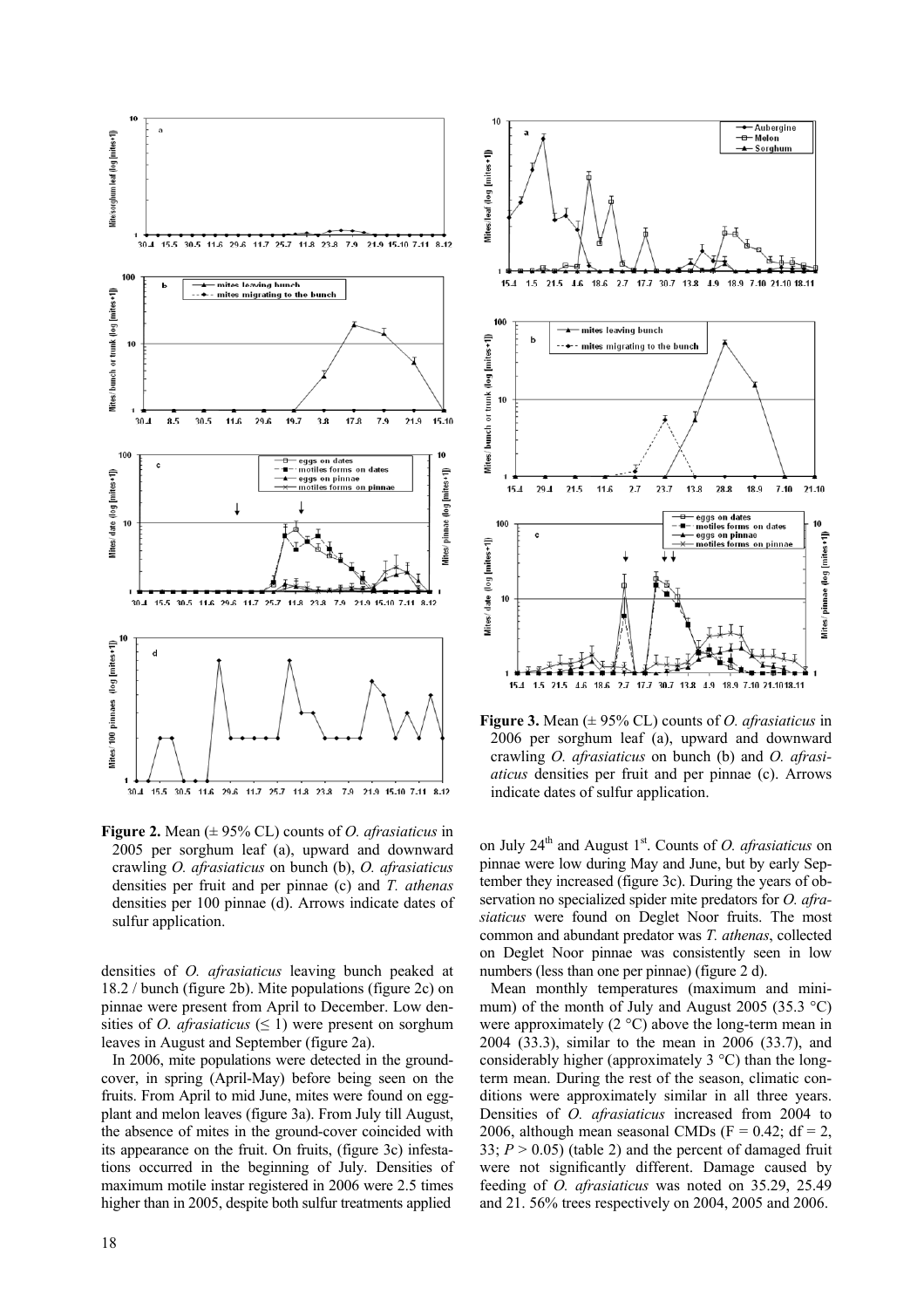**Table 2.** Mean seasonal CMDs (mobile forms/date) and percent of date fruit collected with mite damage  $(n = 10$  fruit per tree) on the cv. Deglet Noor.

| <b>CMDs</b>    | Fruit with mite<br>damage $(\% )$ | Total of infested<br>trees $(\% )$ |
|----------------|-----------------------------------|------------------------------------|
| 2004 165.59 ns | $12.07$ ns                        | 35 29                              |
| 2005 192.28 ns | $16.27$ ns                        | 25.49                              |
| 2006 296.24 ns | $15.00$ ns                        | 21.56                              |
|                |                                   |                                    |

 $ns = P > 0.05$  (ANOVA).

# **Discussion**

Seven mite species in total were found during the different surveys. Among them two species of Tetranychidae are new to science and previously described by Auger *et al*. (2009), namely the species *P. carthagensis* and *P. pseudotetranychina*. The only mite pest of date fruit in Segdoud oasis is *O. afrasiaticus.* Investigators have speculated that dynamics of *O. afrasiaticus* is a function of climate (Lepesme, 1947; De Montaigne and Fall, 1986; Dhouibi, 1991; Palevsky, 2003). Our research supports these results, fruit infestation started during the first three weeks of July. Greater heat and a midsummer drought caused *O. afrasiaticus* population growth in fruits. Monthly mean temperatures of 32 °C in July and August in Tozeur seemed to be very favourable for an increase in the pest mite population according to a life table study (Ben Chaaban *et al*., 2008). Populations of *O. afrasiaticus* responds to the decrease of temperature in autumn, by leaving dates bunches and migrating to the pinnae and ground cover. Literature reported that the dust mite migrates to rejections, fibres, palms, inflorescence, male date palms and infertile date palms, on grasses as *Cynodon dactylon* L. and *Lolium* sp. (Lepesme, 1947; Hussain, 1969; Guessoum, 1986; Dhouibi, 1991; Palevsky, 2003). Also moving on cucumber, watermelon, fig, grapevine (Guessoum, 1986).

Not only climatic conditions seem to be the cause for the distribution of tetranychid mites, but it also appears to be a response to food shortage (Helle and Sabelis, 1985; Margolies and Kennedy, 1985; Frlexner *et al*., 1991). Previous results revealed that performance of *O. afrasiaticus* varied greatly depending on the chemical composition of fruits (Palevsky, 2005; Aldosari and Ali, 2007; Ben Chaaban and Chermiti, 2009). In fact, the fruit infestation begins and increases during the Kimri stage, characterized by the green colour of fruit, rapid increase in size, weight, and reducing sugars. At this stage, moisture content and acid activity are at the highest (Barreveld, 1993; Palevsky *et al*., 2005; Aldosari and Ali, 2007; Ben Chaaban and Chermiti, 2009). Mite populations begin to decline with colour change of fruit to yellow or red at the khalal stage. The decreased in water content with elevated sugar contents at this stage, render the date extremely resistant to *O. afrasiaticus* (Palevsky *et al*., 2005; Aldosari and Ali, 2007; Ben Chaaban and Chermiti, 2009).

During May and June, fewer or no motile forms were detected crawling towards bunches. But despite this, there were infestations of fruits. Mites infest dates by

not reaching stalks coming from fronds but by airborne infestation. Similar results were founded by Palevsky *et al*. (2004), they demonstrated that fruit bunch infestation was not prevented or even alleviated by glue barriers or dense netting covering bunches. Gispert *et al*. (2001), who studied the temporal and spatial distributions of *O. pratensis* on Deglet Noor, showed fruit bunch infestation to be generally clumped, with heavily infested bunches being adjacent to non-infested ones, and suggested that infestation resulted from random arrivals of individual mites. In the case of *O. afrasiaticus* and *O. pratensis*, even one mated female is enough to establish a colony that will rapidly infest an entire bunch (Coudain and Galvez, 1976; Gispert *et al*., 2001; Palevsky *et al*., 2004).

Throughout the assays there was considerable variability between replicates and time of sulfur application. These summer treatments apparently reduced *O. afrasiaticus* populations and reduced its impact. Sulfur varies from being non-toxic to highly toxic to spider mites in laboratory assays (Blumel and Hausdorf, 2002; Guichou *et al*., 2002). Under laboratory conditions, the acaricidal effect of wettable sulfur is influenced by climatic conditions and the stage of development of *Tetranychus urticae* (Koch). Its ovicidal effect results from the combined action of temperature and relative humidity. Wettable sulfur becomes effective at 27.5 °C and 75% RH. Beyond this threshold, the acaricidal effect increases with rising temperature or humidity, to become complete at a temperature of 35 °C and 90% RH (Auger *et al*., 2003).

In this study, the occurrence of phytoseiids was sporadic. Predator mites were not found on fruits. Very few *T. athenas* were collected from pinnae, but never founded in association with *O. afrasiaticus.* Three factors low prey numbers, dry conditions and application of sulfur were the most likely causes of the scarcity of phytoseiids on fruits. Dry conditions prevented phytoseiids to establish themselves. Sabelis (1985) mentioned that among factors that determine the effectiveness of phytoseiids, humidity appears to be of major importance. The egg stage is especially sensitive to low humidity. A second probable factor was the application of sulfur. Earlier findings revealed that sulfur can initially suppress pest mite populations (Croft, 1990), mite densities often increase after applications cease, apparently because sulfur increases mortality, and decreases fecundity, of predators (Van de Vrie *et al*., 1972; Hanna *et al*., 1997; James *et al*., 2002; Costello, 2007). Another reason for the scarcity of phytoseiids on fruits was probably the presence of other food sources on the date palm. In fact, *T. athenas* motile forms and eggs were founded under *Parlatoria blanchardi* (Targioni) scales on pinnae. Previous studies suggested that generalist predator feeding on various species of tetranychidae, tarsonemidae, pollen, fungi, and other mites (McMurtry and Croft, 1997; Luh and Croft, 2001). Natural enemies must be active in the early stages pest infestations, in order to have a regulatory impact (Van Driesche and Bellows, 1996). In California, the biological control of *O. pratensis* on date palms has been associated with the indigenous phytoseiid *Galendromus mcgregori* (Chant),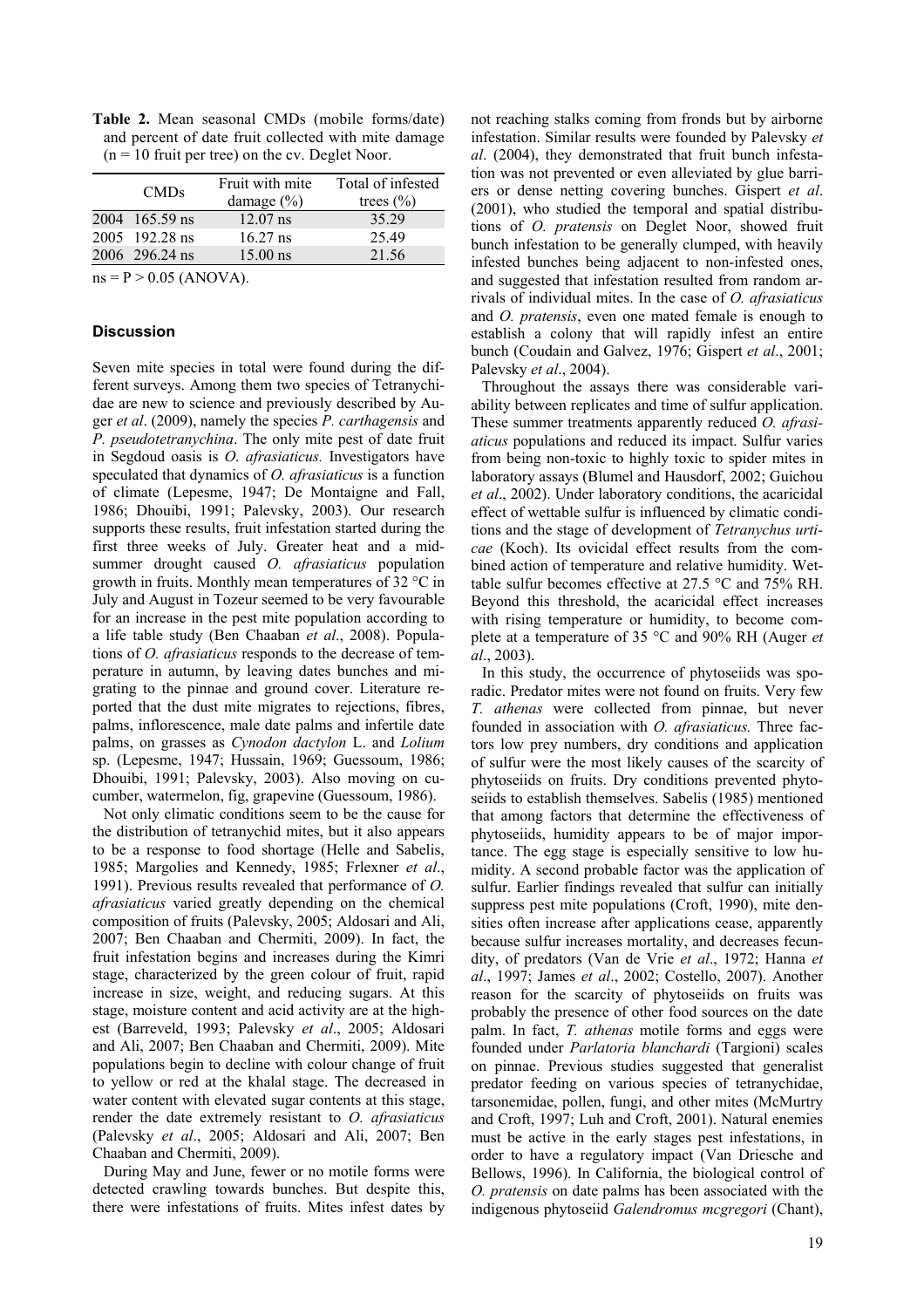whose presence coincides with that of the pest during the summer months (Gispert *et al*., 2001). These authors suggested that inundative releases early in the season could delay pest population increase and reduce damage. Khoualdia *et al*. (2001) released the phytoseiid *Neoseiulus californicus* (McGregor) in south Tunisia to control *O. afrasiaticus* and obtained significant reductions of the pest's populations. These authors then recommended releases earlier in the season.

The number of known species of phytoseiid mites for the Tunisian fauna is now 25 (Kreiter *et al*., 2008). Oases are probably habitats with high endemism. New surveys in oasis of Tunisia would consequently be needed.

#### **References**

- ALDOSARI S., ALI A. G., 2007.- Susceptibility of date palm fruit cultivars to the natural infestation by *Oligonychus afrasiaticus* (Mcg.) (Acari: Tetranychidae) in relation to their chemical composition.- *Assiout University Bulletin Environment Research*, 10 (2): 1-7.
- AUGER P., GUICHOU S., KREITER S., 2003.- Variations in acaricidal effect of wettable sulfur on *Tetranychus urticae* (Acari: Tetranychidae): effect of temperature, humidity and life stage.- *Pest Management Science*, 59 (5): 559-65.
- AUGER P., BEN CHAABAN S., LEBDI-GRISSA K., KHOUALDIA O., FLECHTMANN C. H. W., 2009.- Five new species of Tetranychidae (Acarina, Prostigmata) from south Tunisian oasis areas.- *Zootaxa*, 2232: 29-49.
- BARREVELD W. H., 1993.- *Date palm products*.- Food and Agriculture Organization of the United Nations, Rome, Italy.
- BEERS E. H., HULL L. A., 1990.- Timing of mite injury affects the bloom and fruit development of apple.- *Journal of Economic Entomology*, 83: 547-551.
- BEN CHAABAN S., CHERMITI B., 2009.- Characteristics of date fruit and its influence on population dynamics of *Oligonychus afrasiaticus* in the southern of Tunisia.- *Acarologia*, 49 (1-2): 29-37.
- BEN CHAABAN S., CHERMITI B., LEBDI-GRISSA K., 2008.- Comparison of the susceptibility of several alimentary supports of the old world mite *Oligonychus afrasiaticus* (Acari: Tetranychidae*)*, pp 425-430. In: *Integrative acarology*, *Proceedings of the 6th European Congress*, Montpellier, 21-25 July 2008.
- BLUMEL S., HAUSDORF H., 2002.- Results of the  $8<sup>th</sup>$  and  $9<sup>th</sup>$ IOBC joint pesticides testing programme: Persistence test with *Phytoseiulus* Athias Henriot (Acari: Phytoseiidae).- *IOBC/WPRS Bulletin*, 25 (11): 43-51.
- BOLLER H. F., 1984.- Eine ainfache Ausschwemm-methode zur schellen Erfassung von Raumilben, Trips und anderen Kleinarthropoden imb Weinbau.- *Zeitschrift fur Obstund Weinbau*, 120: 249-255.
- CARPENTER J. B., ELMER H. S., 1978.- *Pests and diseases of the date palm*.- Agriculture Handbook. Science and Education Administration, United States Department of Agriculture.
- COSTELLO M. J., 2007.- Impact of sulfur on density of *Tetranychus pacificus* (Acari: Tetranychidae) and *Galendromus occidentalis* (Acari: Phytoseiidae) in a central California vineyard.- *Experimental and Applied Acarology*, 42: 197-208.
- COUDIN B., GALVEZ F., 1976.- Biologie de l'acarien du palmier dattier *Oligonychus afrasiaticus* (McGregor) en Mauritanie.- *Fruits*, 31: 543-550.
- CROFT B. A., 1990.- *Arthropod biological control agents and pesticides*.- Wiley, New York, USA.
- DE MONTAIGNE M., FALL A. M., 1986.- La protection phytosanitaire des palmeraies en Mauritanie.- *Phytoma*, 9: 41-45.
- DHOUIBI M. H., 1991.- *Les principaux ravageurs des palmiers dattier et de la date en Tunisie*.- Institut National Agronomique de Tunisie, Laboratoire d'Entomologie-Ecologie, Tunis, Tunisia.
- DJERBI M., 1993.- *Précis de phéniciculture*.- FAO, Roma, Italy.
- FLEXNER J. I., WESTIGARD P. H., GONZALVES P., HILTON R., 1991.- The effects of ground cover and herbicide on twospotted spider mite density and dispersal in southern Oregon pear orchards.- *Entomologia Experimentalis et Applicata*. - 60: 111-123.
- GISPERT C., FARRAR C., PERRING T. M., 2001.- Seasonal abundance of the Banks grass mite *Oligonychus pratensis* (Banks) (Prostigmata: Tetranychidae) and a predatory mite, and their response to sulfur treatment on commercial date palms *Phoenix dactilifera* L. in Southern California, pp. 403-408. In: Acarology: Proceedings of the 10<sup>th</sup> Interna*tional Congress* (HALLIDAY R. B., WALTER D. E., PROCTOR H. C., NORTON R. A., COLLOFF M. J., Eds), CSIRO Publishing, Australia.
- GUESSOUM M., 1986.- Approach of a bio-ecological study of the mite *Oligonychus afrasiaticus* (Boufaroua) on date palms*.*- *Annales de l'Institut Agronomique El Harrach, Algérie*, 10: 153-166.
- GUICHOU S., AUGER P., KREITER S., 2002.- Action acaricide du soufre sur *Tetranychus urticae* Koch (Acari: Tetranychidae) en conditions contrôles de laboratoire, pp. 35-43. In: *6ème Conférence internationale sur les Ravageurs en Agriculture*, Montpellier, 4-6 December 2002.
- HANNA R., ZALOM F. G., WILSON L. T., LEAVITT G. M., 1997.- Sulfur can suppress mite predators in vineyards.- *California Agriculture*, 51: 19-21.
- HELLE W., SABELIS M. W., 1985.- Dispersal of spider mites, pp. 233-242. In: *Spider mites. Their biology, natural enemies and control world crop pests 1A* (HELLE W., SABELIS M. W., Eds).- Elsevier, Amsterdam, The Netherlands.
- HUSSAIN A. A., 1969.- Biology of *Paratetranychus afrasiaticus* McGregor infesting date palm in Iraq.- *Bulletin of the Entomological Society of Egypt*, 33: 221-225.
- HUSSAIN A. A., 1974.- *Dates palms and dates with their pests in Iraq*.- University of Baghdad, Iraq.
- JAMES D. G., PRICE T. S., WRIGHT L. C., PEREZ J., 2002.- Abundance and phenology of mites, leafhoppers, and thrips on pesticide-treated and untreated wine grapes in south central Washington.- *Journal of Agricultural Urban Entomology*, 19: 45-54.
- KHOUALDIA O., RHOUMA A., MARRO J. P., BRUN J., 1997.- Premières observations sur *Oryctes agamemnon* (Col.: Scarabidae), nouveau ravageur du palmier dattier en Tunisie.- *Fruits*, 52: 111-115.
- KHOUALDIA O., RHOUMA A., BELHADJ R., ALIMI E., FALLAH H., KREITER P., LENFANT C., BRUN J., 2001.- Lutte biologique contre un acarien ravageur des dattes: essai d'utilisation de *Neoseiulus californicus* contre *Oligonychus afrasiaticus* dans les palmeraies du Djérid (Sud tunisien).- *Phytoma*: 540: 30-31.
- KREITER S., LEBDI-GRISSA K., BEN CHAABAN S., CHATTI A., TIXIER M. S., AUGER P., CHERMITI B., KSANTINI M., KHOUALDIA O., 2008.- Phytoseiid mites (Acari: Mesostigmata) from Tunisia: catalogue, biogeography and key for identification, pp 197-207. In: *Integrative Acarology*, *Proceedings of the 6th European Congress*, Montpellier, 21-25 July 2008.
- LEPESME P., 1947.- *Les insectes des palmiers*.- Lechevalier, Paris, France.
- LUH H., CROFT B., 2001.- Quantitative classification of lifestyle types in predaceous phtytoseiid mites.- *Experimental and Applied Acarology*, 25: 403-424.